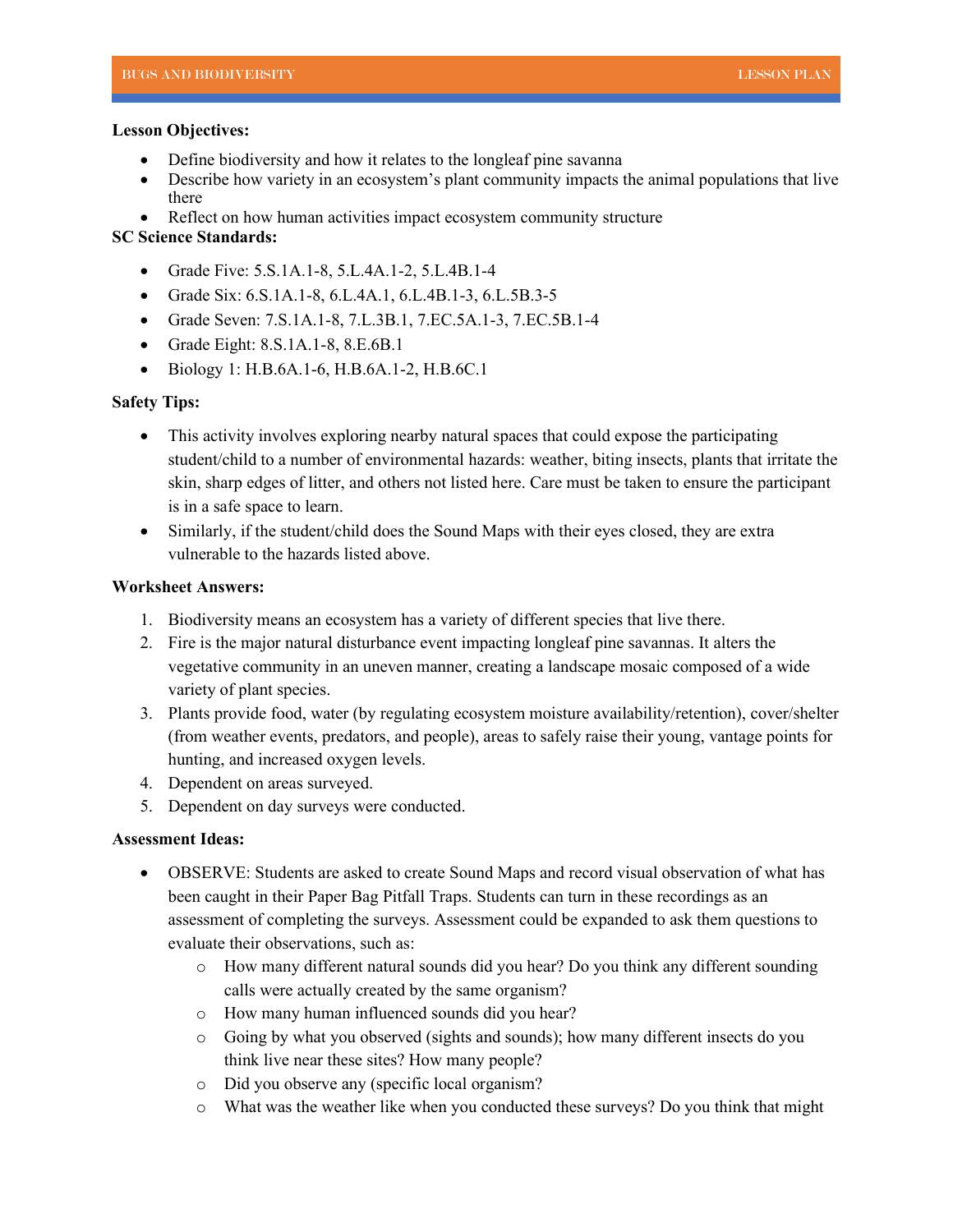have impacted your observations?

- o Could any other external factor (besides plant diversity) be influencing what you observed at each site? (More sunshine, right by a parking lot, frequently used lawn, just mowed grass, recently fallen tree, etc.)
- o Do you think the bait you chose for your Paper Bag Pitfall Trap was smelly enough to attract a wide array of organisms? Would you have set this up differently? What would your catch-and-release trap look like? Would you use different bait?
- COMPARE: There are a lot of assessment opportunities in asking students to compare between their low and high plant diversity sites. Students could be put into small groups to have discussions on what they observed and their reasonings behind those observations specifically at their sites but also in comparison to what their classmates saw. Encouraging students to take a picture of each site can help discuss where they were in comparison with their classmates.
- ANALYZE: Students could expand upon their observations (visual and auditory) by drawing food webs based on what they found in their site communities. They could also classify what they saw into the different trophic levels exhibited in an ecosystem Food Pyramid.
- INFER: Human-influenced observations could be explored further and students could write or discuss how they feel the surrounding human community is impacting the observed natural community. This assignment could include different ways humans can mitigate or limit those impacts, potentially discussing different actions shown in the lesson videos.
- PRESENT: Students could present about their sites to their classmates. Half the class could discuss their low density sites and the other could discuss their high density sites, or each student could present an overall summary of their findings for both locations. This gives students the opportunity to create a slideshow or poster, and to practice speaking their ideas in front of peers.

#### **How to Explore Further:**

- A scavenger hunt could be done alongside these surveys. You could generate a list of local species that the students might observe and have them check off which ones they see/hear.
- Students can further this experiment by comparing between a number of different natural and human impacted ecosystems. They could create a scale of ecosystems from high to low plant diversity and see how this impacts the animal community from the lowest trophic level up. For example, an ecosystem gradient could be a natural forest, timber managed forest, agriculture field, mowed lawn, parking lot, and observe how anthropogenic influenced has altered the biotic community from the ground up.
- There's a lot of potential to expand on this lesson further by having students learn about specific organisms that live in their backyards. Field guides and online resources such as iNaturalist are incredibly helpful at identifying specific species. Adding this type of challenge could segue into these topics:
	- o Taxonomic ranking of organisms
	- o Evolutionary trees
	- o Population dynamics (convergence/divergence, homologous vs analogous structures)
	- o Food webs/trophic levels/energy transfer through an ecosystem
- Mentioned in the bullet above, there are many additions to this activity that could be enacted to